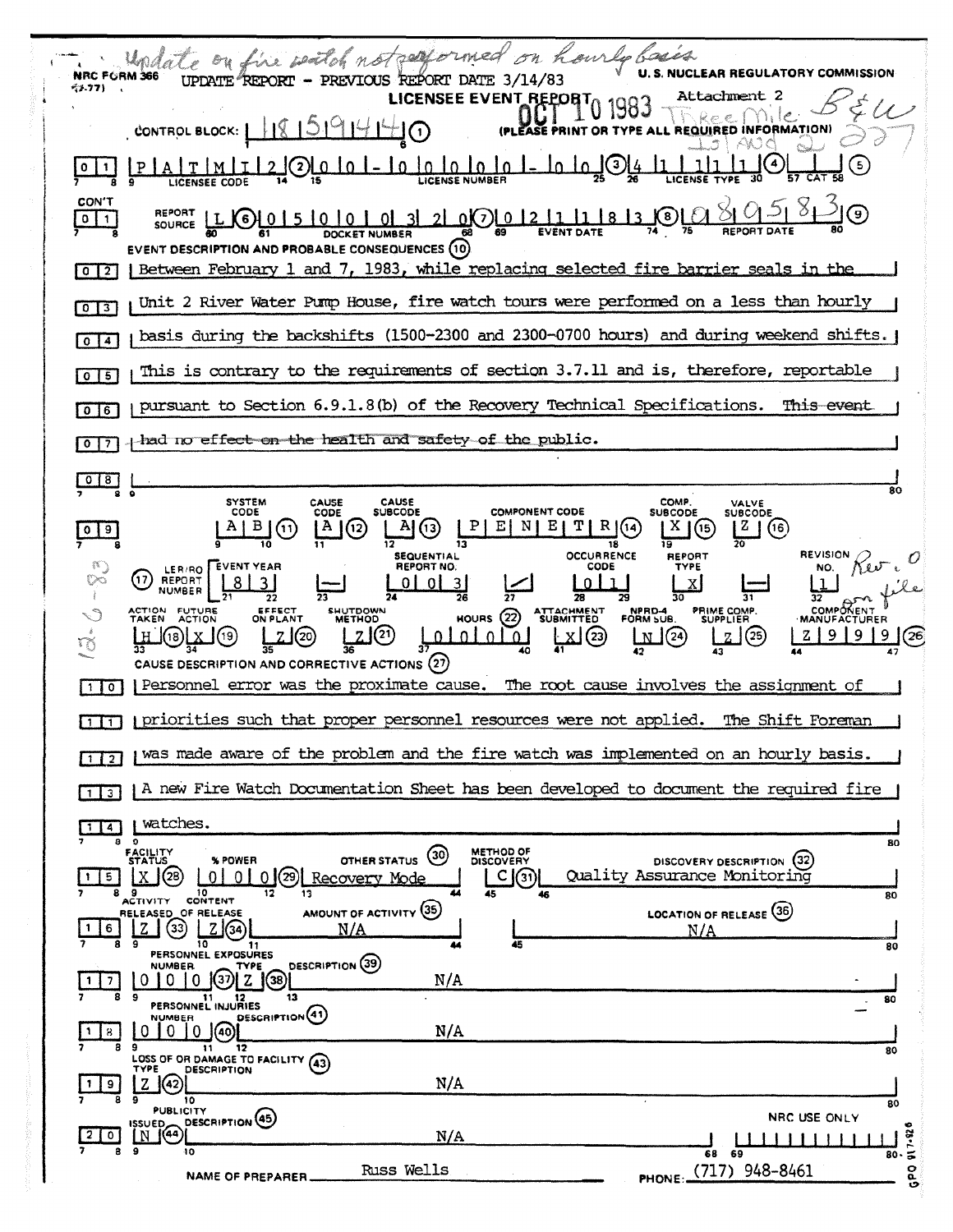Attachment 2

## LICENSEE EVENT REPORT NARRATIVE REPORT TMI-II LER 83-03/01X-1 EVENT DATE - February 23, 1983

### I. EXPLANATION OF OCCURRENCE

GPUNC has been replacing selected fire barrier seals since mid January, 1983. While each seal is being replaced, it is considered to be nonfunctional. Recovery Technical Specification 3.7.11 requires the performance of an hourly fire watch in the area of the impaired seal(s). A Quality Assurance monitoring of security gate access records and other plant records for the period of February 1 through February 7 showed that while replacing seals in the Unit 2 River Water Pump House, the fire watch was performed, on average, only two (2) or three (3) times per shift during the backshifts (1500-2300 and 2300-0700 hours) and during the weekend shifts.

This event is a violation of Technical Specification 3.7.11 due to **ex**ceeding the Action Statement requirements and is, therefore, reportable pursuant to Technical Specification 6.9.1.8(b).

### II. CAUSE OF THE OCCURRENCE

Personnel error was the proximate cause of this event. The root cause involves the assignment of priorities such that proper personnel resources were not applied. The Operations personnel relied on the fire detection system to alert them to a problem in the screen house in lieu of the hourly inspection.

### III. CIRCUMSTANCES SURROUNDING THE OCCURRENCE

At the time of the occurrence, the Unit 2 facility was in a long-term cold shutdown state. The reactor decay heat was being removed via loss to ambient. Throughout the event there was no effect on the Reactor Coolant System or the core.

### IV. CORRECTIVE ACTIONS TAKEN OR TO BE TAKEN

#### Immediate

The Shift Foreman was made aware of the situation by the issuance of a Quality Deficiency Report (QDR). The hourly surveillance was impleftented and the information was passed on to the remaining shifts via the Shift Foreman's Shift Relief Checklist.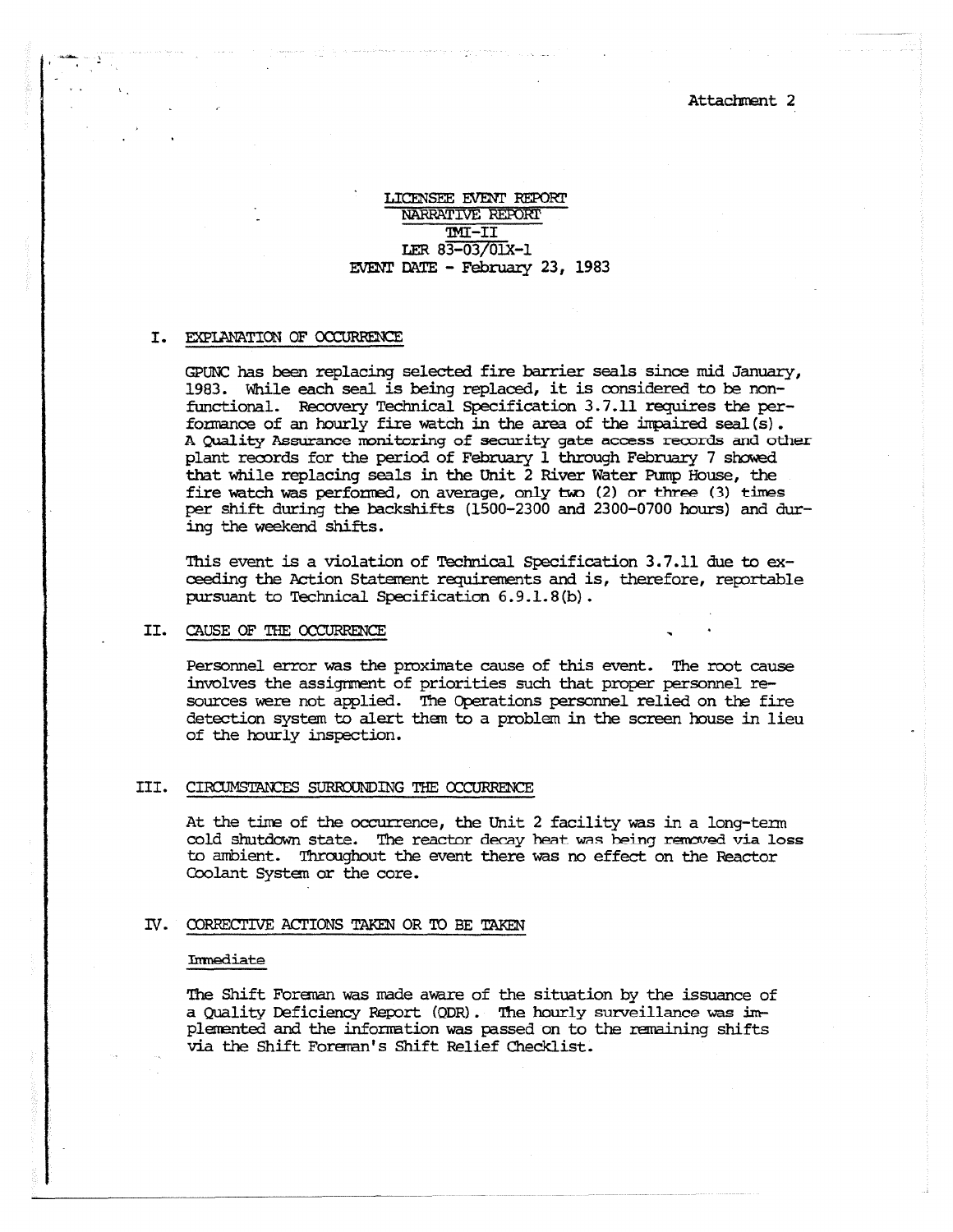# Long-Tern

In order to prevent occurrences of the above event, a Fire Watch Documentation Sheet has been developed in order for Control Roam Operators to document who performed the hourly fire watch. This new form is to be attached to the applicable Auxiliary Operator Log Sheet when a fire watch is required.

# V. ONENT FAILURE DATA

N/A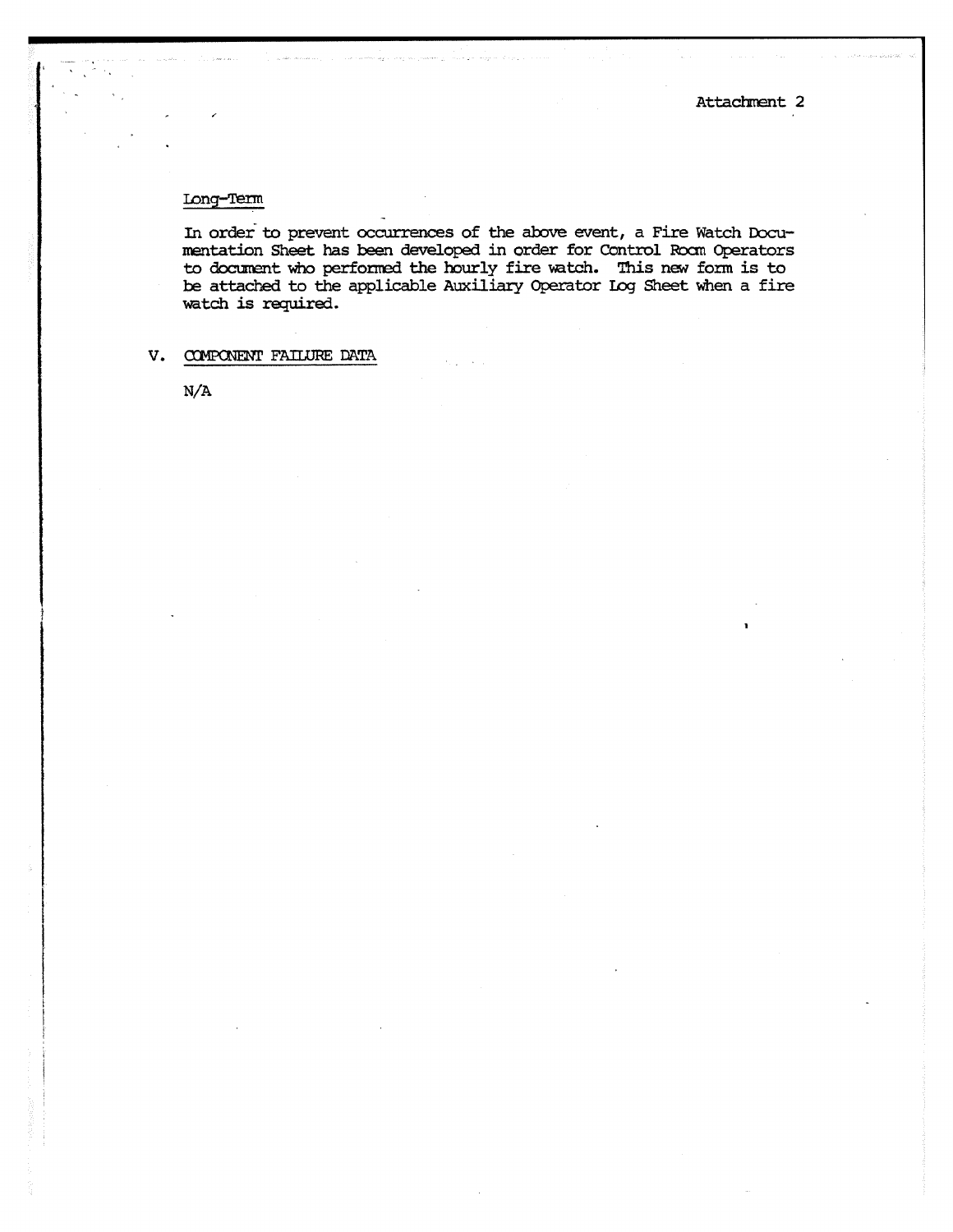OCT 101983

 $B \, \xi \, \omega$ .

**GPU Nuclear Corporation** Post Office Box 480 Route 441 South Middletown, Pennsylvania 17057 717 944-7621 TELEX 84-2386 Writer's Direct Dial Number:

August 5, 1983 4410-83-L-0163

Office of Inspection and Enforcement Attn: Dr. Thomas E. Murley Regional Administrator US Nuclear Regulatory Commission Region I 631 Park Avenue King of Prussia, PA 19406

**Nuclear**

Dear Sir:

Three Mile Island Nuclear Station, Unit 2 (TMI-2) Operating License No. DPR-73 Docket No. 50-320 Updated Licensee Event Reports

The Licensee Event Reports listed in Attachment 1 have been updated and are enclosed as Attachment 2 to this letter.

If you have any questions, please contact Mr. J. J. Byrne of my staff.

Sincerely, K. Kanga в. Director, TMI-2

BKK/RDW/jep

Attachments

CC: Mr. L. H. Barrett, Deputy Program Director - TMI Program Office Dr. B. J. Snyder, Program Director - TMI Program Office

 $\epsilon \lambda^2$ 

GPU Nuclear Corporation is a subsidiary of the General Public Utilities Corporation